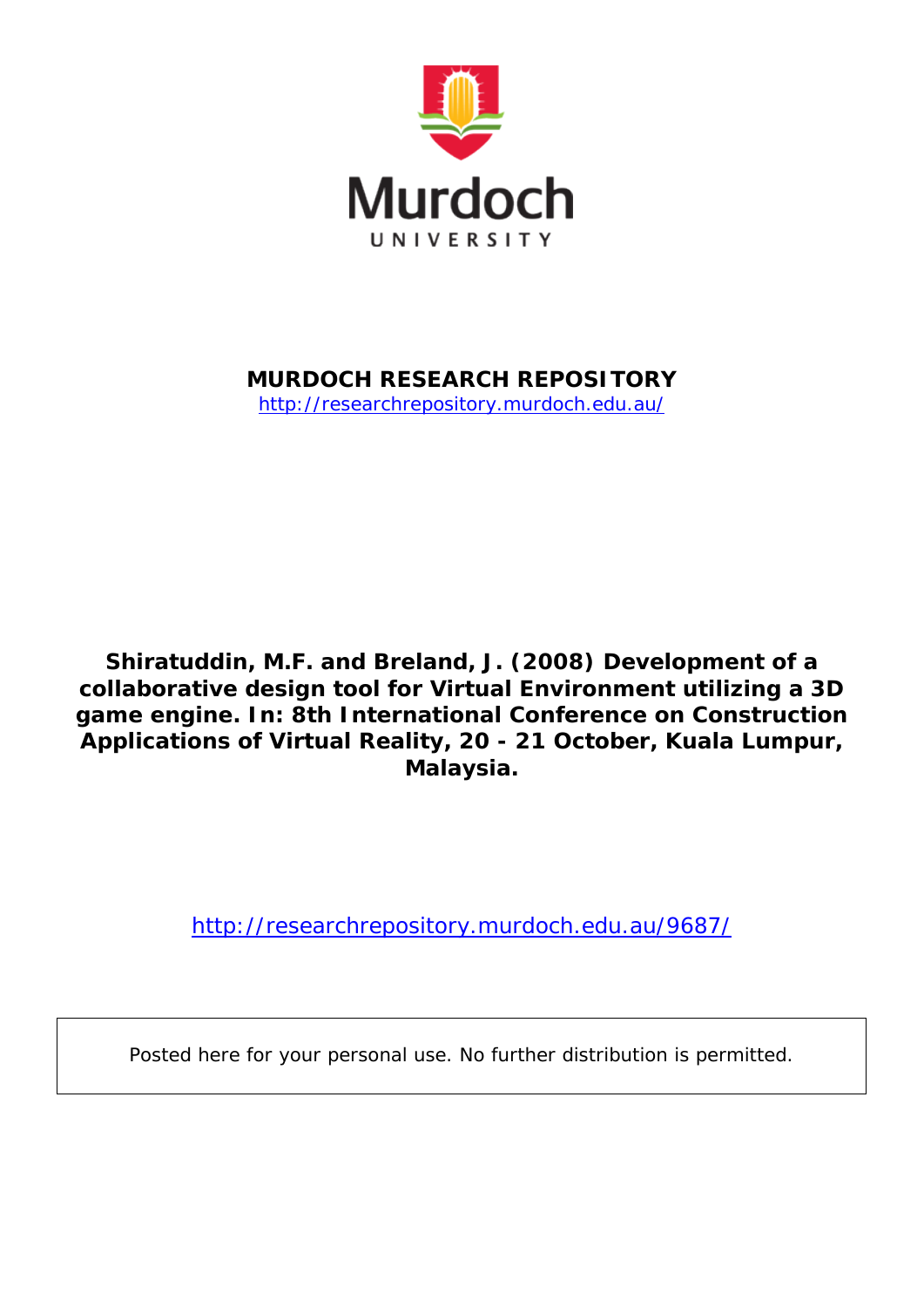# **Development of a Collaborative Design Tool for Virtual Environment (CDT-VE) Utilizing a 3D Game Engine**

Mohd Fairuz Shiratuddin mohd.shiratuddin@usm.edu

Jason Breland jason.s.breland@usm.edu

School of Construction The University of Southern Mississippi, Hattiesburg, MS 39406, USA

#### *Abstract*

*Collaboration in architectural design can be enhanced by using a virtual environment (VE). The visual aspects in a VE facilitates shared understanding across interdisciplinary groups, further enhanced 3D models, provide visualization support, and allows for the generation of alternative designs. The design team can collaboratively design, visualize, review, redesign and solve design problems and errors that may arise before actual construction commences on site. A Collaborative Design Tool for a Virtual Environment (CDT-VE) enhances the collaborative ability for designers. Designers can work on the same design within the same space, without interfering with one another, in a higher level of interaction. This paper describes the development process of a CDT-VE. The CDT-VE uses the Torque 3D Game Engine (TGE).*

*Keywords: collaborative, design, game engine, torque, virtual environment*

#### **1 Introduction**

Early collaboration with the support of computer technology benefits designers and the consequent processes in a construction project that are often complex (Maher et al, 1996). As noted by Howard *et al* (1989) a construction project is a complex endeavor and its success is most likely only when different professionals collaborate especially from the early stages. During a study of computer mediated architectural design, Maher *et al* (1996) observed three forms of collaboration; *mutual collaboration* which involves designers equally working together on the same aspect of the task; *exclusive collaboration* is when designers working on separate aspects of the same problem with occasional time for consultation; and *dictatorial collaboration* when by appointment or naturally, there emerge a "designer in charge" who makes all the design decisions. This study also found that computer plays an active role in collaborative design because it provides designers with the visualization support for 3D models, assistance in generating alternative designs, and a platform for design critiques.

A virtual environment (VE) can be crafted to support collaborative work (Bryson, 1996; Whyte *et al*, 1999; Schuckmann *et al*, 1999; Theoktisto & Fairen, 2005; Liston *et al,* 2000). Users of VEs benefit from the visual that is presented to them because it facilitates a shared understanding. With shared understanding, collaboration is realizable and extendable across interdisciplinary groups. A VE can further enhanced 3D models, provide visualization support, generate alternative designs, and ultimately provides a platform for collaboration for a design team. The design team can collaboratively design, visualize, review, redesign and solve design problems and errors that may arise before construction commences on site.

We have developed a Collaborative Design Tool for a Virtual Environment (CDT-VE) that enhances collaborative ability for designers. Using this tool, designers have higher levels of interaction, where they can work on the same design within the same space, without interfering with one another. Our CDT-VE is very much complete and capable of standing on its own as a working model. In this paper we define CDT-VE as a VE that supports synchronized multi-participants design activities. A designer is able to co-exist within the same time and virtual space with another designer. They are able to see what others are doing in the VE. A CDT-VE that is meant for architectural design would be a perfect solution to enhance collaboration among designers.

In this paper, we describe the development process of a CDT-VE. The tool is developed to assist in a study (that will be conducted in Fall 2008 and Spring 2009) on how architecture students (as future designers) perform design collaboratively in a real-time VE. We will also study the suitable graphical user interfaces (GUIs) for design tasks in a real-time collaborative VE. There are still a few new features to be added to the tool. The results will reveal the benefits of using such tool in addition to and in comparison to other forms of traditional collaboration.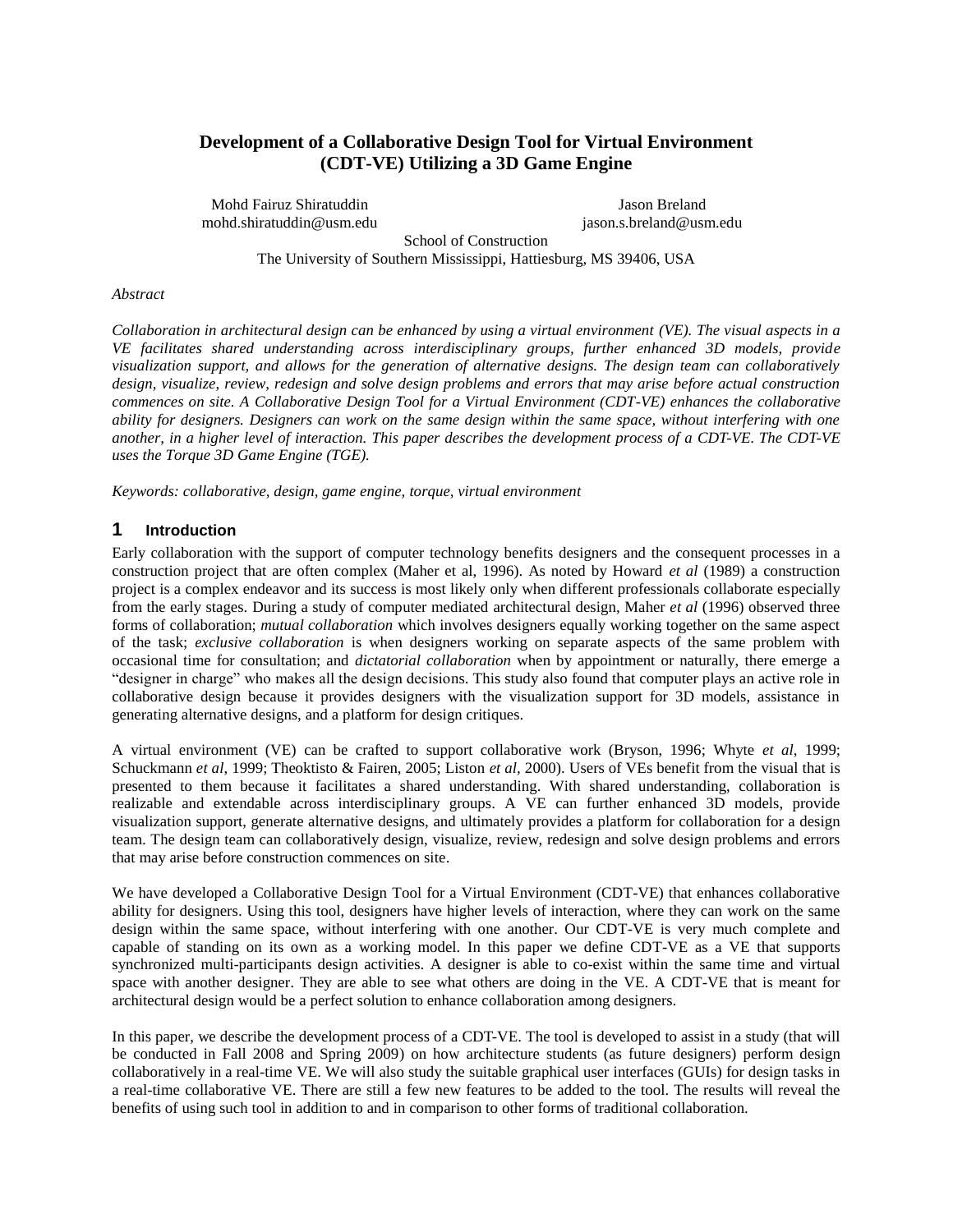We use GarageGames" Torque 3D Game Engine (TGE) to develop the CDT-VE. We use the TGE not only because of its affordable licensing cost (USD \$150), but the license also includes access to the entire source code of TGE. The TGE is a commercial grade 3D game engine which has been successful in bridging the gap among multiple industry sectors (Shiratuddin & Fletcher, 2006). Based on our experience with other 3D game engines such as Epic Games's Unreal engine and Valve's Half-Life engine, we conclude that without access to the entire engine's source code, further modifications of the core structure of the 3D game engine to support real-world applications development are impossible (Shiratuddin & Thabet, 2003a). Figure-1 shows the components and structure of the TGE that were used for the CDT-VE.



**Figure-1 - The components and structure of the TGE that were used in the CDT-VE** 

1) The User interface (UI). This component consists of several sub-components i.e. the **Console Terminal**, **Dedicated Server**, the **World Editor**, the **GUI Editor** and the **Play** mode. The UI component comprised of both text and graphical-based UIs. The UI allows for interaction between the application and the end-user. The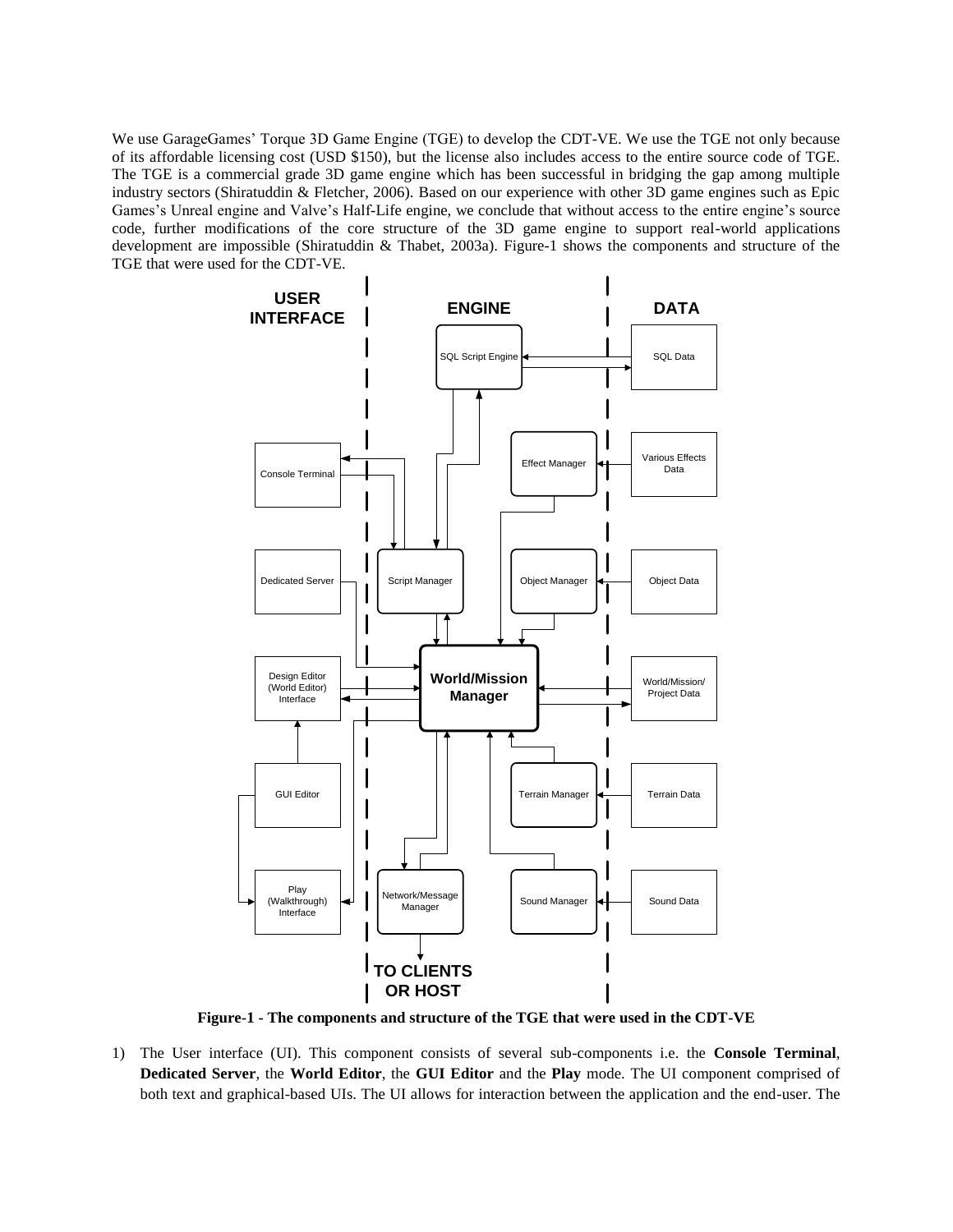**Console Terminal** sub-component uses only text-based interaction. In the CDT-VE, the console terminal is used for: (1) a text chat window and (2) the developer"s debugging terminal. While each type represents different functionality, both used text-based interaction with the end-user. The **Dedicated Server** subcomponent allows for setting up and launching a dedicated standalone server using the **Console Terminal**. A dedicated server PC is usually setup to wait and listen, and accept (or reject) any incoming and outgoing connections from external client PCs. The server also synchronizes all the data between the client PC and the **World/Mission Manager**. The next UI sub-component is the **World Editor** or **Collaborative Design** interface. Collaborative design activities occur in the VE through the **World Editor**. The **World Editor** employs a more graphical oriented approach to the 3D object manipulation functionalities such as moving, deleting, rotating, scaling etc. Besides 3D object manipulation, the **World Editor** is closely linked to the **GUI Editor**. The **GUI Editor** uses a visual approach for GUI design. The **GUI Editor** allows for the creation and modification of UIs for the CDT-VE such as adding and designing new menu items. Next, is the **Play** subcomponent. It allows for real-time viewing of the VE. In the **Play** mode, only real-time walk-through the is allowed. No design functionalities exist is this mode. The **Play** mode is suitable for users such as the owner who would only like to view the 3D design with no intention of making changes to it.

2) The **Engine** is the main component of the TGE. It consists of various managers, and each manager is responsible to handle, retrieve and process specific type of data. At the center of the **Engine** is the **World/Mission Manager**. The **World/Mission Manager** manages all the interaction between other managers before passing the final required data to the end user. Table-1 shows descriptions of the various managers that exist in the engine component.

| <b>Manager</b>           | <b>Description</b>                                                                    |
|--------------------------|---------------------------------------------------------------------------------------|
| <b>SQL Script Engine</b> | Responsible for information processing such as store and retrieve.                    |
| <b>Effect Manager</b>    | Covers the various visual effect elements such as displaying the skybox, textures,    |
|                          | lightings, highlights around the object when selected etc.                            |
| <b>Script Manager</b>    | Manages the execution of any scripts or functions required by other managers and      |
|                          | then passes it to the World Manager and Console Terminal.                             |
| <b>Object Manager</b>    | Responsible for managing all the objects presents in the VE. This includes 3D         |
|                          | objects, 2D GUI, avatars etc., and their properties such as texture mapping,          |
|                          | geometry size, GUI size and color etc. Any items present in the VE are treated as     |
|                          | object.                                                                               |
| <b>World/Mission</b>     | All data must go through the World Manager. The data is redistributed accordingly     |
| <b>Manager</b>           | to other managers or to the end-user. The World Manager tracks the location of each   |
|                          | object present in the VE.                                                             |
| <b>Terrain Manager</b>   | Manages the rendering of the terrain. The terrain engine is part of the terrain       |
|                          | manager and it is a sub-set of the engine.                                            |
| Network/Message          | The Network Manager manages any data that requires updating across the network.       |
| <b>Manager</b>           | Whenever real-time collaboration occurs, any changes made by any designers will       |
|                          | be relayed to the hosting server and then retransmitted to other client PCs connected |
|                          | to the collaborative design session                                                   |
| <b>Sound Manager</b>     | Manages all sound related data. This includes sound cues in the VE, sound effect      |
|                          | when the avatar is walking in the VE, etc.                                            |

**Table-1 - Description of the engine's managers**

3) Various data is stored and retrieved in different data elements. The required data for the CDT-VE are SQL data, various effects data, object data (textual and 3D object), world mission data, terrain data and sound data. Table-2 describes the various types of data stored in the data component.

| Data     | <b>Description</b>                                                                 |
|----------|------------------------------------------------------------------------------------|
| SQL data | Stores information in various databases in the SQL format. Information stored here |
|          | includes log files for each designers and information on the 3D objects.           |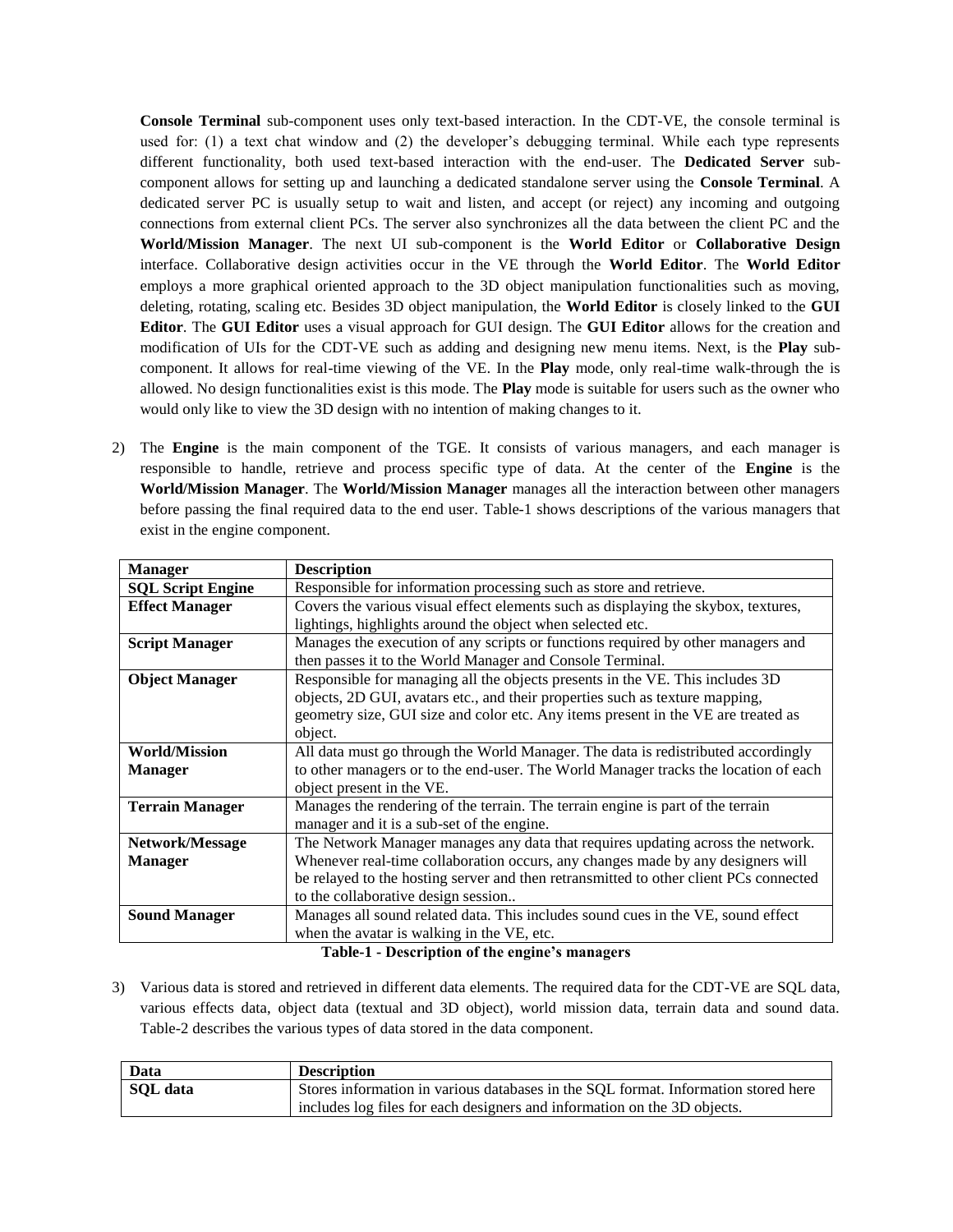| <b>Effects</b> data                  | Stores visual effect related data such the skybox, textures, lightings, highlight color<br>around the object when selected in the VE, etc.                                                     |
|--------------------------------------|------------------------------------------------------------------------------------------------------------------------------------------------------------------------------------------------|
| Object data                          | Stores data of all the objects presents in the VE. These include 3D objects, 2D GUI,<br>avatars etc., and their properties such as texture mapping, geometry size, GUI size<br>and color, etc. |
| <b>World/Mission/Project</b><br>data | Stores the world/mission file so it can be retrieved later. The mission file contains<br>the design data.                                                                                      |
| <b>Terrain data</b>                  | Stores the terrain data such as heightfield elevation map, the terrain geometry and<br>terrain textures.                                                                                       |
| Sound data                           | Stores the sound data for the VE. These include sound effects such as footsteps,<br>sound cues and background music.                                                                           |

#### **Table-2 - Description of the types of data**

### **2 Development of the Collaborative Design Tool for a Virtual Environment (CDT-VE)**

The CDT-VE is a highly modified version of the TGE. Using C++ and C-like syntax scripting language, additional codes were written to provide the added functionalities specifically for design purposes. Microsoft Visual Studio 2005 was installed on an IBM-PC compatible desktop PC and was used as the programming IDE (integrated development environment). The development of the CDT-VE involves two major phases: 1) Development of the VE. We use a 3D model of a 3BR house in our planned experiment. Using pre-built components, as a design team working collaboratively, students will assemble the 3BR house in the VE, and 2) Programming of existing or the introduction of new functionalities such as the implementation of real-time 3D object manipulation, real-time collaboration, networking, GUI, information processing and visualization. These functionalities are important to ensure the collaborative design process in a VE is achievable.

In the development phase of the VE, three main steps were involved. Step 1 was the modeling of the 3BR house using Autodesk 3DS Max, and the preparation of the matching textures for all the 3D objects that made up the house. We divided the house into several sections and grouped similar 3D objects into distinguishable group e.g. exterior walls, doors, windows etc. This was an important step to avoid crashing the 3DS Max"s TGE DTS exporter. Once the 3D modeling process was completed, various textures were applied accordingly to all 3D objects. The textures must either be in the JPG (JPEG – Joint Picture Expert Group) or PNG (Portable Network Graphics) image file format since these are the only texture file format supported by the TGE. Textures were created using Allegorithmic MapZone software. The 3BR house"s 3D objects were exported one group at a time into the TGE"s DTS file format. Figure-2 shows rendered images of the 3BR in 3DS Max.



**Figure-2 - Rendered images of the 3BR using the Light Tracer rendering engine in 3DS Max**

Step 2 was the placement of all the 3D elements and matching textures into specific TGE data directories. Step 3 involved the assembling of the VE. The data structure created in Step 2 was automatically recognized by the TGE and was correctly displayed in the World Editor of the CDT-VE. In the CDT-VE, the VE scene assembling can only be done in the World Editor Creator mode. In the World Editor Creator mode, 3D components of the 3BR house were placed, arranged and aligned in the VE. We found that one of the drawbacks of TGE is it does not save the 3D objects coordinates from 3DS Max. This means that during the VE scene assembling process, all the 3D objects must be reassembled, placed and aligned properly. Besides programming the extra functionalities for the CDT-VE, reassembling the 3BR house model in the VE was one of the time-consuming processes. Different parts of the house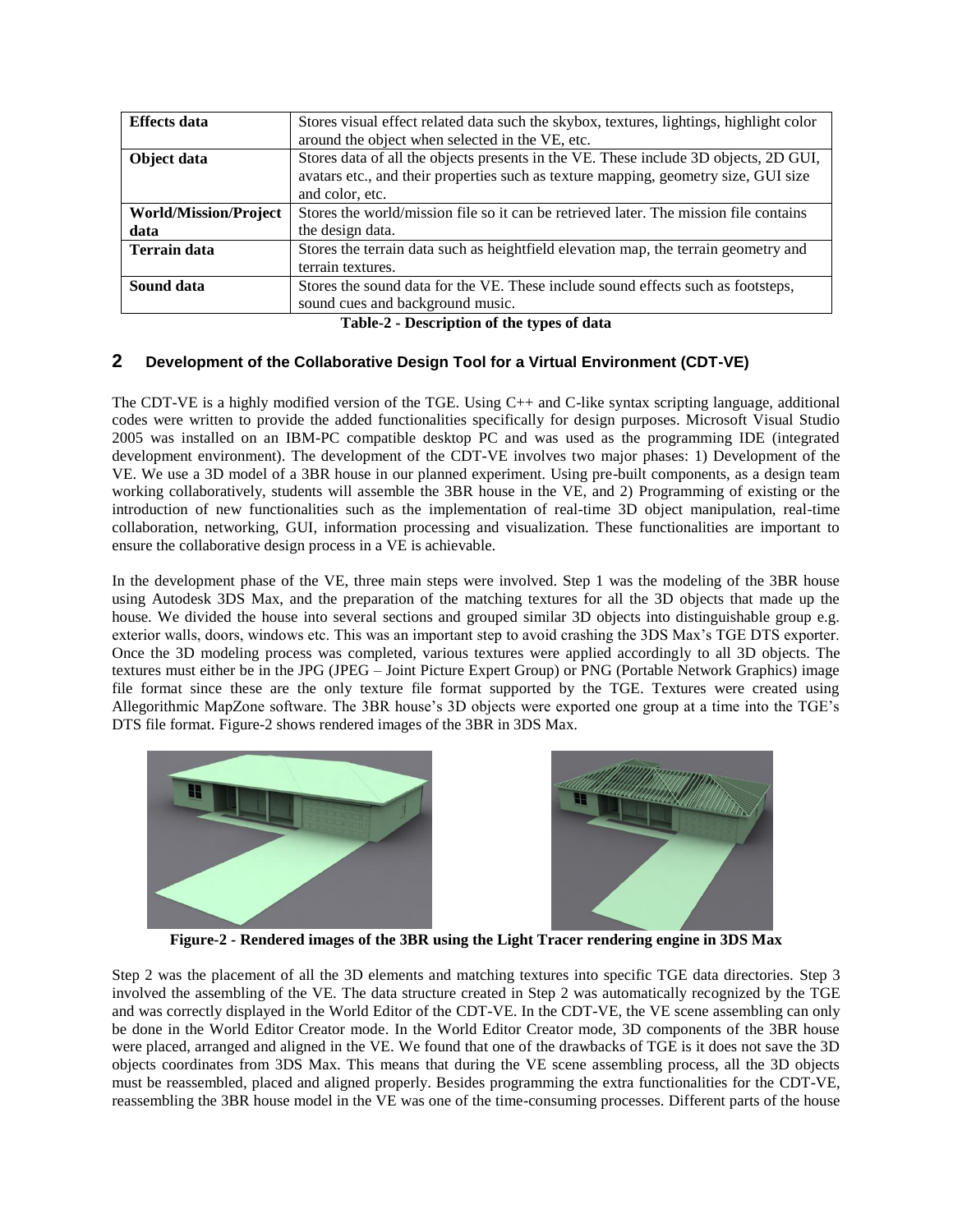were placed in the VE by selecting each one of the house"s components from the 3D objects library. The selected 3D object was manually moved and aligned to match with other corresponding 3D objects in the VE. This process continued until the whole house was reassembled (Figure-3).



**Figure-3 - The completely assembled 3D model of the 3BR house**

In easing out the manual realignment process and to ensure precision, a new feature was programmed to allow parametric inputs through an on-screen GUI (Figure-4). With this feature, designers have the ability to key in the three-dimensional X-Y-Z transformation coordinates of a selected 3D object. We think this feature is important as it allows for a more precise placement and alignment of 3D objects in the VE. The GUI was designed and programmed in such a way that three different transformation modes i.e. Move, Rotate and Scale, can be executed using the same on-screen GUI. These three transformation modes can be accessed using a right-click menu.



#### **Figure-4 - On-screen GUI to allow for Parametric Inputs for the Move, Scale and Rotate transformation mode**

We performed two types of programming: (1) introducing new codes to extend the functionality of TGE to support the CDT-VE, and (2) modifying existing code structures to suit the CDT-VE features.

## *2.1 Design of the Graphical User Interface (GUI) for the CDT-VE*

The Graphical User Interface (GUI) is a combination of the graphics and the scripts that carries the visual manifestation of the CDT-VE. The GUI accepts a designer"s control inputs such as mouse movement or keyboard presses. In the CDT-VE, part of the GUI elements includes the designer"s Heads Up Display (HUD), the main startup login screen window, the settings or option menus, the dialog boxes, the various in-world messaging systems such as text chat, right click menu, the hierarchical structure of the scene of the VE in the World Editor and pull down menus. Many of the GUI scripts in the TGE share the same basic script layout and properties. Depending on the type of GUI control, some may or may not require certain properties therefore lines are added or omitted from the scripts themselves. One of the useful development features of the TGE is the visual GUI designer. Hitting the F10 function key invoked the TGE GUI Designer. Using the TGE, GUI design for the CDT-VE was mainly visual through the use of the GUI Designer. Many of the GUI controls were already provided, with some basic properties. Further customizations were performed by adding in specific parameters in each given property box. Once a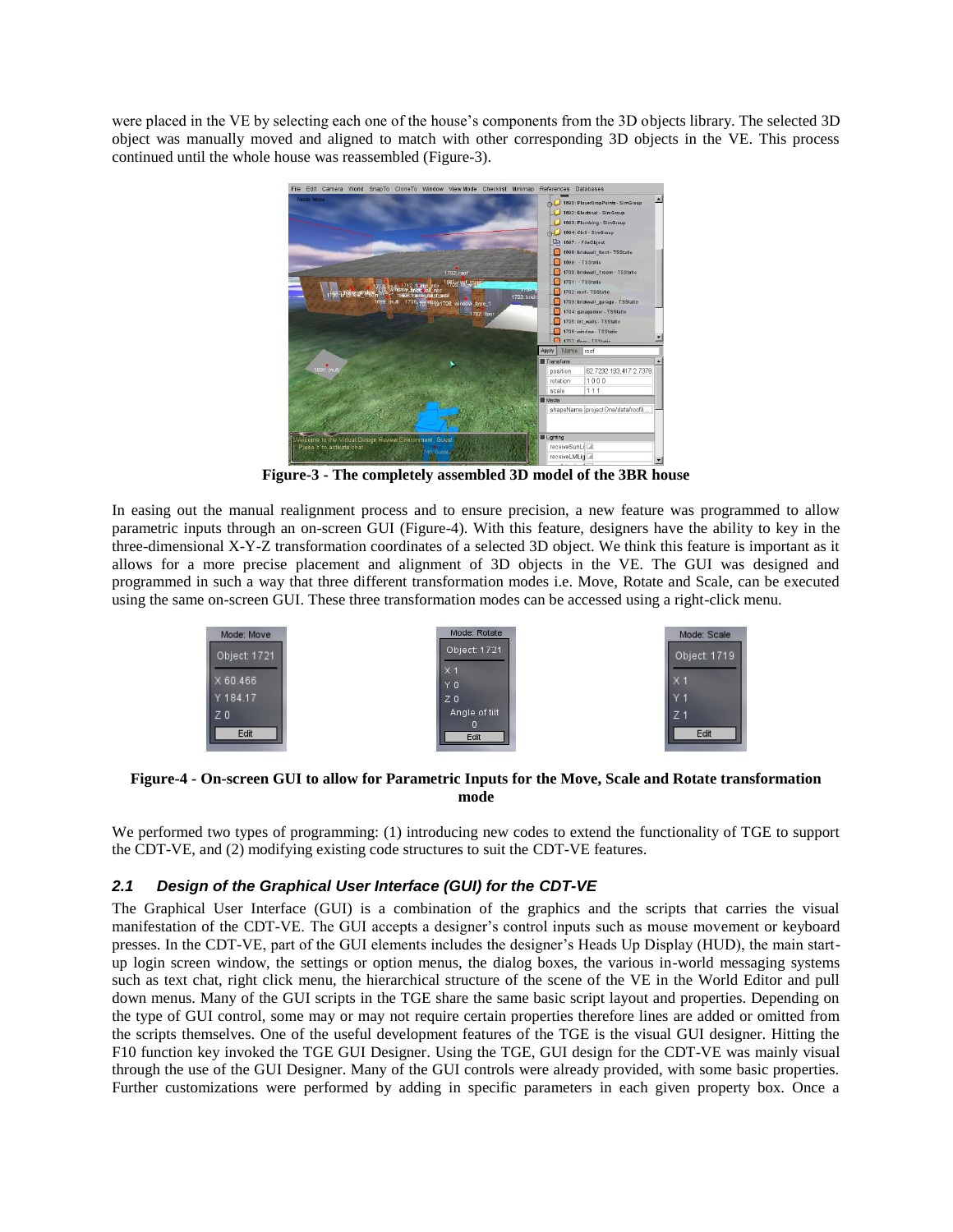particular GUI design was developed, the TGE GUI Designer generated a custom GUI scripts for that particular GUI. Various GUI customizations were done to support the CDT-VE.

The Main Login screen is the first screen designers will see and it is the one of most important features. Since the default state of TGE has no login system in place, new codes have to be developed. The login system allows a designer to host a design session or join an existing one. Care was taken with the design of GUI, the information to be displayed, stored and retrieved from the login screen, the level of security of the design that can be released to a particular designer. A password-protected system was implemented in the CDT-VE for level of authority and access. Figure-5 shows the flow diagram of the login system of the CDT-VE. A designer keys in a username and password and selects which building systems to design. To distinguish between different designers, a designer can pick a color for his Avatar in the VE. Besides the difference in the Avatar"s color, the designer"s username will also be displayed on top of his avatar"s head. On the Main Login screen, a designer can chose to either host a design session or join as a client in an existing one. If a designer decides to host a design session, the designer must select a project (or start a new one), check the "Host Design Session" option and then click on the "Launch Design Session" button. If the design session is password-protected, other designers who wish to join in must use the provided password to log in. If a designer chooses to join an existing design session, the designer must first locate the hosted design session by hitting either the "Query LAN" or "Query Master" button. A search command will be issued to search for any existing design sessions available on the LAN and the internet. Once the respective design session is listed down, the designer simply selects the design session and clicks on the "Join Server" button (Figure-6).







**Figure-6 - The join server window**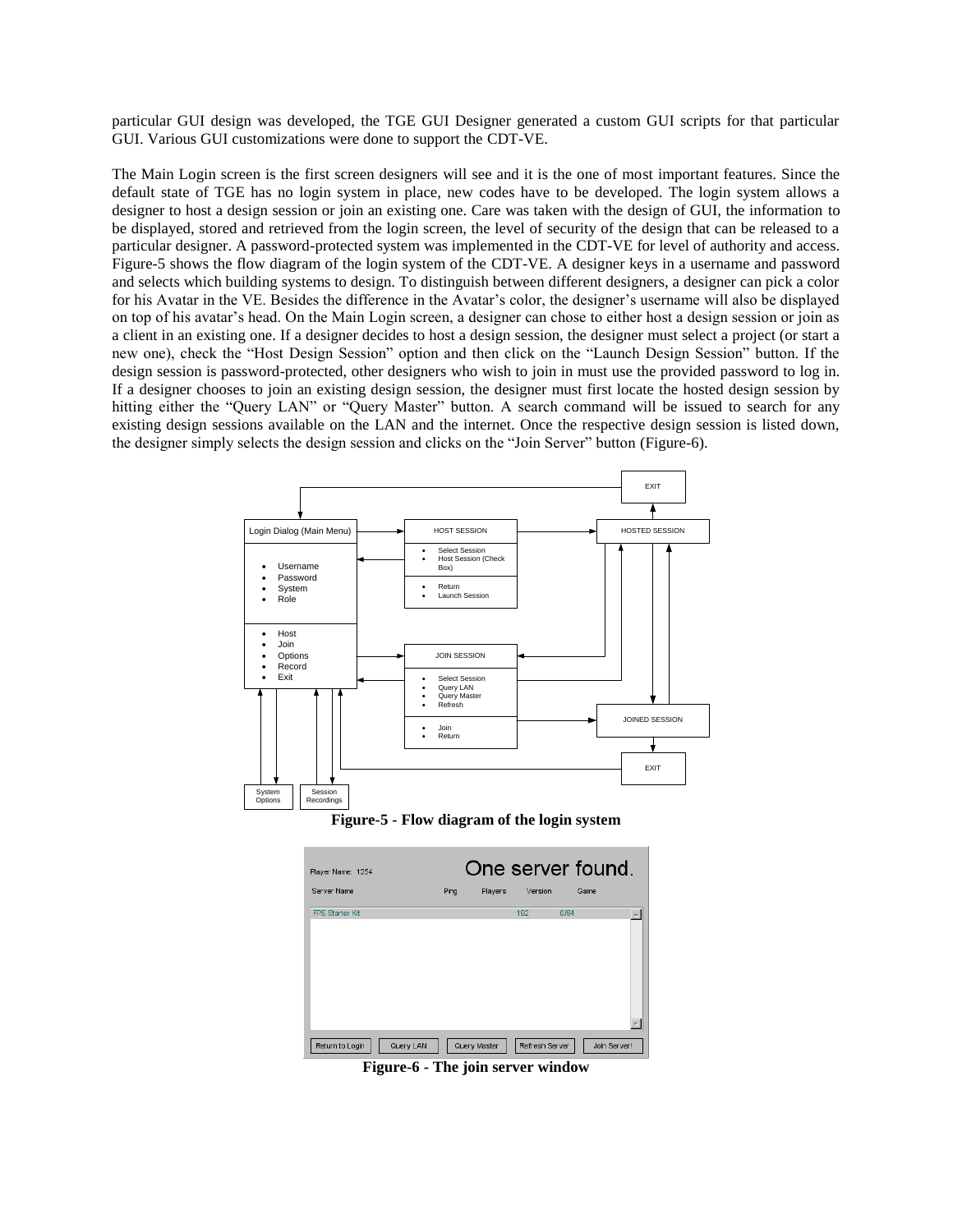### *2.2 3D Object Manipulation and the Right Click Menu System*

The default implementation of the TGE"s World Editor was not intuitive enough as many of the commands were either available only through the main menu, shortcut keys or a combination of both. We believe that some commonly used commands should be easily accessible through the right-click menu. However, we were not sure whether this was possible or not in TGE, as no prior implementation existed in any of GarageGames's products. After several tryouts, the right click menu system for the CDT-VE was developed. We have implemented a 1-level right-click menu system that included the most commonly used commands for 3D object manipulations in the VE. The final implementation of the right-click menu is shown in Figure-7. We plan to further research this GUI aspect to ensure that the most important commands can be easily executed.



**Figure-7 -The right-click menu**

| 3D Object<br>manipulation | <b>Function</b>                                                                                                                                                                                                                                                                                                                             |
|---------------------------|---------------------------------------------------------------------------------------------------------------------------------------------------------------------------------------------------------------------------------------------------------------------------------------------------------------------------------------------|
| features                  |                                                                                                                                                                                                                                                                                                                                             |
| <b>Reset Rotation</b>     | Reset the rotation of the 3D object into its original state should there be any change in<br>rotation made by the designer.                                                                                                                                                                                                                 |
| <b>Reset Scale</b>        | Reset the scale of the 3D object into its original state should there be any change in scale<br>made by the designer.                                                                                                                                                                                                                       |
| Hide Object               | Hide a selected 3D object or selection of objects                                                                                                                                                                                                                                                                                           |
| Show All Objects          | Show all previously hidden 3D objects                                                                                                                                                                                                                                                                                                       |
| Delete Object             | Delete a 3D object                                                                                                                                                                                                                                                                                                                          |
| Copy Object               | Make a copy of the master 3D object and allow for pasting that copy in the VE. The copied<br>object does not inherit properties of the master object, which means that characteristics of<br>the copied object can be changed and it is independent of the characteristics of the master<br>object                                          |
| Duplicate Object          | Make an exact duplicate of the master 3D object. Duplicated object will inherit any<br>changes made to the master object. E.g. several doors were duplicated from a master door.<br>Any changes made to the master door will be reflected onto the duplicated door. This<br>feature allows for mass property change for similar 3D objects. |

The function of each 3D object manipulation features for the CDT-VE is shown in Table.

**Table-3 - Description of the commands available through the right-click menu system**

## *2.3 Viewing Modes*

In supporting the nature of both local and collaborative design in a VE, various viewing modes were developed. These included the FPV (First-Person-View), TPV (Third-Person-View), BEV (Bird-Eye View), OV (Orbital View) and BSV (Behind-Shoulder View). A FPV allows a designer to view objects in the VE from the avatar"s eye view. A TPV allows a designer to view objects in the VE from a camera view which is just above and behind the avatar. A BEV took the designer to view from a distance above looking down at the VE. An OV allows designers to circularly view the VE as the center object. BSV was a new viewing mode to accommodate collaborative design among reviewers in a VE. A BSV allows one designer to quickly shift the viewing FOV (field of view) to the location of another designer and have a view just which is behind that reviewer"s shoulder. This viewing mode allows a reviewer to view what another reviewer was doing in the VE. The concept of BSV was thought since we found textchatting and to manually travel to the location of another designer was cumbersome. The Tab key was programmed to accommodate the BSV.

## *2.4 Collaborative Design in a VE*

The CDT-VE allows for real-time 3D object manipulation not only on the local PC, but across the network either through a LAN or the Internet. In our collaborative design session, all forms of data are tracked between all connected PCs. Client PCs can join a Hosting PC (acting as ad-hoc Server) over the internet or a LAN connection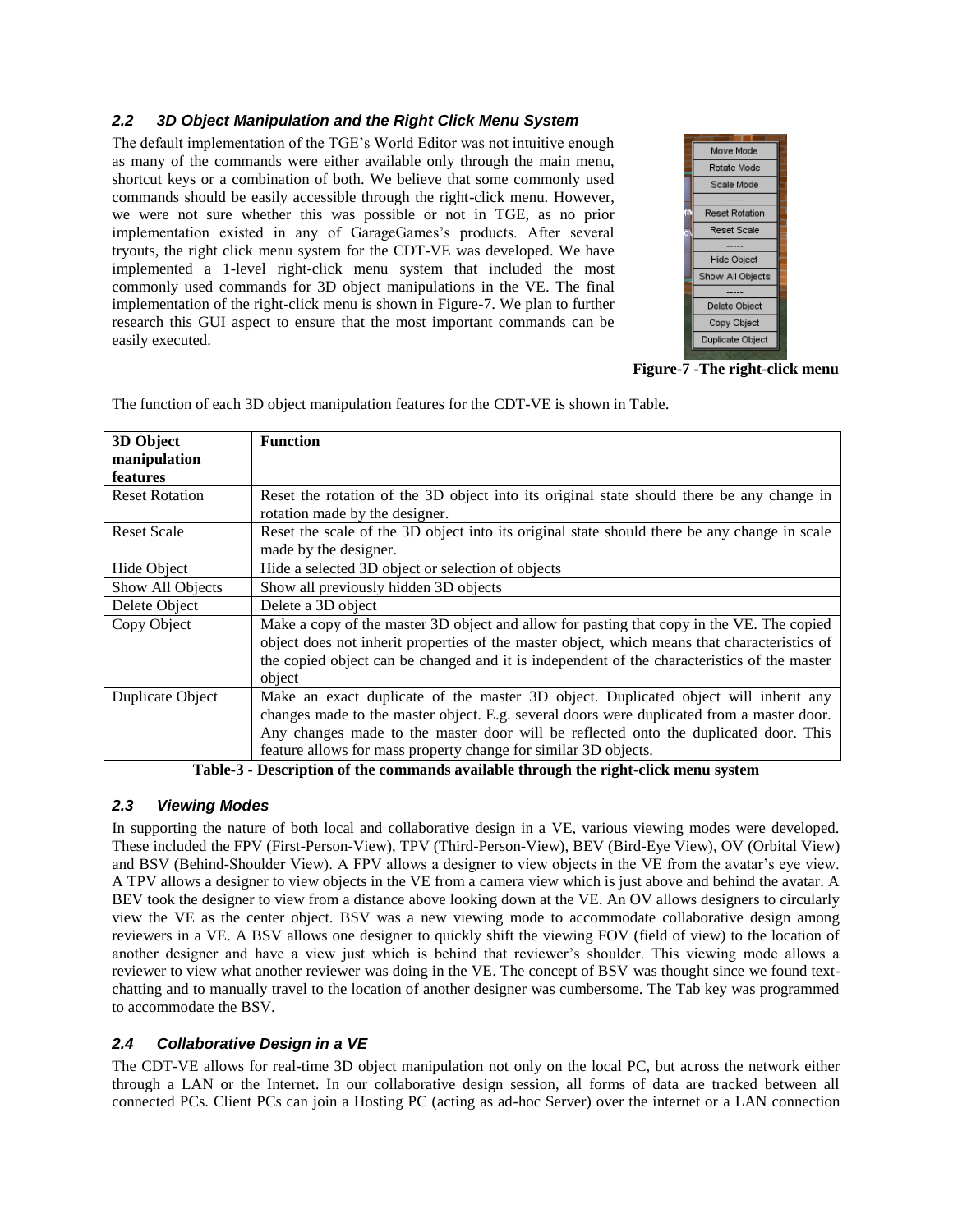and perform design tasks such as 3D object manipulation in an almost identical fashion to that of the host. 3D object manipulation task includes moving, rotating and scaling objects, creating objects, deleting objects, and copying and pasting objects. These tasks can be executed simultaneously in real-time by all connected PCs, and changes can be seen in real-time on all PCs. We have successfully tested the collaborative design feature with seven client PCs connected to a Hosting Server. In developing the collaborative design features, we made changes and developed new codes to the TGE. The client PC is able to execute the Design mode (World Editor mode) and load a scene just like the host. Once the client PC is in the Design mode, custom codes translates each command that the client performs in the VE back to the server. Each changes in the VE results in a server command message being sent to the host with details on which objects are being manipulated and the new condition (or state) of the object. The server receives these server command messages and executes them in the order they are received. To avoid message overloads (which can affect the real-time element from the VE), the number of messages the client sends out to the host per second are adjusted accordingly. Once the host has executed an update message, the object in reference is updated back out to the clients. The host can now adjust how many times within a second these updates are sent out to the clients to help preserve the bandwidth if many clients are editing the level simultaneously in real-time. Figure-8 shows a generic representation of the inner-workings of the messaging system of the CDT-VE.



**Figure-8 - The inner-workings of the messaging system**

#### *2.5 Database Support for the CDT-VE*

In supporting design information processing, we decided to use SQLite which is an open-source database software. SQLite is a different from SQL in that it offers no built in server commands. This makes SQLite ideal for applications which already have a networking infrastructure, like the TGE, or applications that require no internet access such as cell phones or mp3 players. SQLite is specifically designed to be added to the source code of a software application to give the application a self-contained, persistent database system which requires no configuration (http://www.sqlite.org). As mentioned earlier, the TGE is a low cost and flexible 3D game engine. However, there are still limitations when it comes to developing real-world application. TGE lacks the database we need to store design and 3D object information. Compared to other types of integration of database engine, SQLite is the easiest to implement into the TGE. Once SQLite was integrated into the CDT-VE, it created a quick reference, encrypted database system which allowed for many commands such as creating, deleting, querying, editing, and reorganizing of the data. Some of the uses for SQLite that were implemented in the CDT-VE are logging the designer's login information, store, retrieve and display design information and building codes, tracking the object movements in the editor and embed information such as dimensions, material, and cost of the objects in the VE.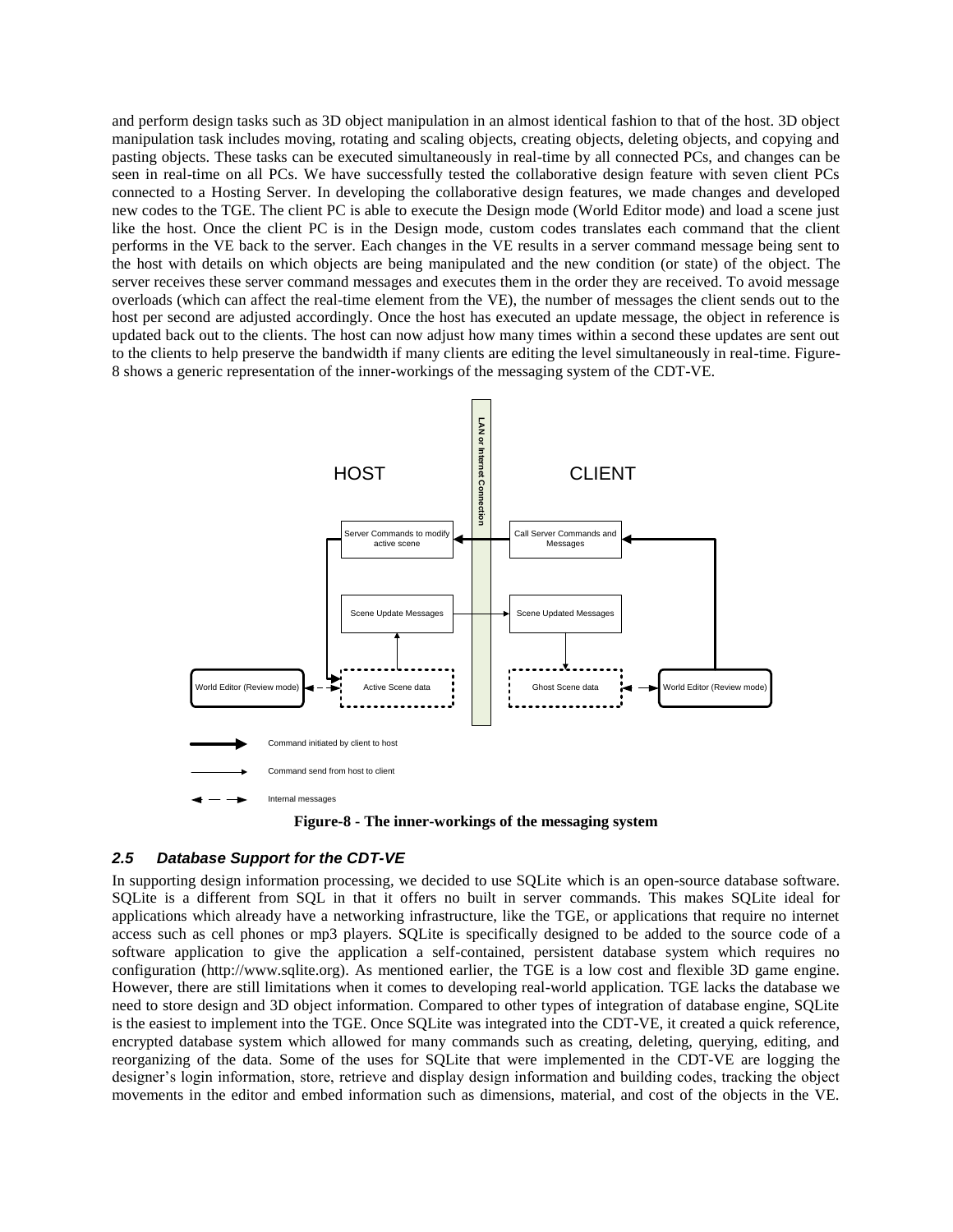Figure-9 shows how information is bi-directionally passed between the designer and the databases. Based on the designer's request for information, it will be processed. The information is passed from the user through the TGE scripting code and then through the SQLite code. From the TGE, the information is stored into the databases as persistent data. A persistent data is a term used to describe any data that will need to be written (stored) to a disk (storage device) and, later can be retrieved and read back for further processing.



**Figure-9 - Data flow diagram for the information passing through one component to another**

In the CDT-VE, the designer inputs the information through the GUI system. Editable forms and text boxes, or multi-line editable text boxes were used as the GUI input. This information is then passed to the SQLite engine code in a string format using scripting code. Below is an example of a line of scripting code which might be used to make a query of a database. The '@' symbol represents the concatenation operation (connected or linked in a series) while the "%" before a word represents a local variable.

%res = %obj.query("SELECT \* FROM data WHERE id= " @ %id @ " AND age<7 AND name LIKE " @ %name);

The script handles all the details of each command so a user does not have to understand all the jargon needed to communicate with the SQLite engine. Once the GUI system executes the string commands, the string data is interpreted by the SQLite engine and then acts on the designated database according to the interpretation it derives from the string data it received. Based on the resources available on GarageGames' website, three steps were taken to embed the SQLite database into the CDT-VE: 1) The SQLiteObject.cc, SQLiteObject.h and sqlite.lib files were copied into the solution folder and added to the Visual Studio 2005 IDE compiler solution. Then the CDT-VE has to be recompiled, 2) The SQLite.dll was added to the folder that holds the CDT-VE executable. This step is important for the SQLite engine to properly run within the application. Without this, the application will produce error messages and crashes, and 3) The sqlite.cs file was added from the resource to the list of script files used within the CDT-VE. This allows for the use of simple Torque script commands to execute actions rather than having to know the complicated strings to pass to the SQLite engine. With the three steps described above, SQLite database support was embedded into the CDT-VE.

# **3 Conclusion**

The premise of the CDT-VE is to allow designers to collaborate in real-time in a VE, to share the same virtual design space, irrespective of their physical location. As we mentioned earlier, with respect to the CDT-VE, we will be: 1) doing a study how architecture students collaborate in a real-time VE and 2) defining suitable graphical user interfaces (GUIs) for design tasks in a real-time VE. The study will involve a few experiments and the setup is as follows. Subjects will be broken down into groups of one, two, or three. The subjects who are by themselves will serve as a control group. Subjects who are in groups of two or three will be randomly divided into two sets of testing conditions. We will call these "conditions A" and "conditions B". Subjects under conditions A will be working face to face with each other and use a single non-collaborative computer with the CDT-VE installed. Subjects under conditions B will be working in separate rooms each with a collaborative computer equipped with the CDT-VE, and a third party voice-over-IP program (Figure-10). All groups will be presented with specifications and 2d plans of the 3BR house. We will also demonstrate briefly how to use and navigate in the CDT-VE. Subjects will then be asked to construct the 3BR house in the VE using the CDT-VE. Note that only groups working under conditions B will actually use the collaborative capabilities. All virtual resources necessary to complete the task will be provided. The